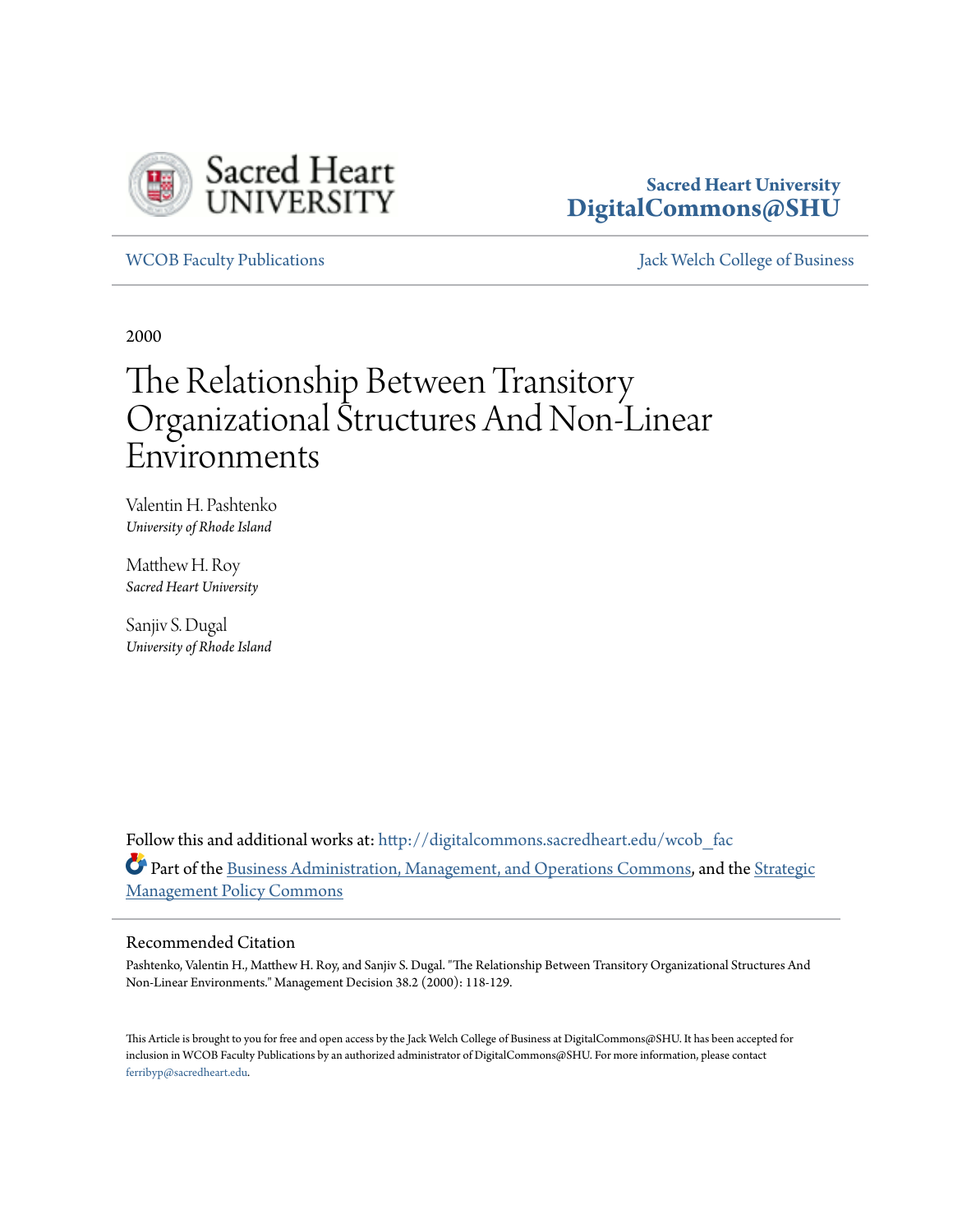# The Relationship Between Transitory Organizational Structures And Non-Linear Environments

Valentin H. Pashtenko, Matthew H. Roy, and Sanjiv S. Dugal

Management Decision 38.2 (2000): 118-129.

# Abstract

Examines non-linear adaptation to change in the high-technology environment of the computer industry. These environments are defined, and the efficacy of different organizational adaptations is assessed with respect to these environments. Results from our analyses show that there is a direct and causal relationship between the employment of non-linear organizational archetypes and organizational effectiveness within high-technology industries.

## Introduction

The last two decades of the twentieth century are witnessing a rapid growth in the amount of technological development in the USA and abroad. In fact, it is estimated that more unrefined scientific discoveries have been made within this time than in all prior periods combined. Invariably, the pattern of this progress has been unevenly biased toward the development of high-technology sectors. These sectors are readily defined through their high research and development costs as a percentage of total costs. Also, the incremental costs of producing these items are low once a commercially viable design has been developed.

The most prominent example of hightechnology development certainly is that of the computer industry and its supporting businesses. Within these disciplines the rate of development has resulted in computing power doubling every 18 months (Maital, 1994, p. 140). This growth has brought with it the development of technologies and associated business sectors that were all but unknown only a few years prior. Customers of high-technology computer products have thus demanded successive technological changes to keep pace with these new capabilities. These same customers have also rejected investing in new and incompatible formats. The result of this expansion has been atypical rates of failure as many organizations have failed to adapt to these changes. Ultimately, firms within this sector have been forced to adapt to these demands at an unprecedented rate or face the ultimate measure of failure: technological and financial insolvency.

# Background and purpose

Rapid technological growth, the sole development and subsequent distribution of continuous product innovations is cost prohibitive for all but a few organizations involved in the field of research and development within high-technology industries (Lamont et al., 1994). The underlying premise in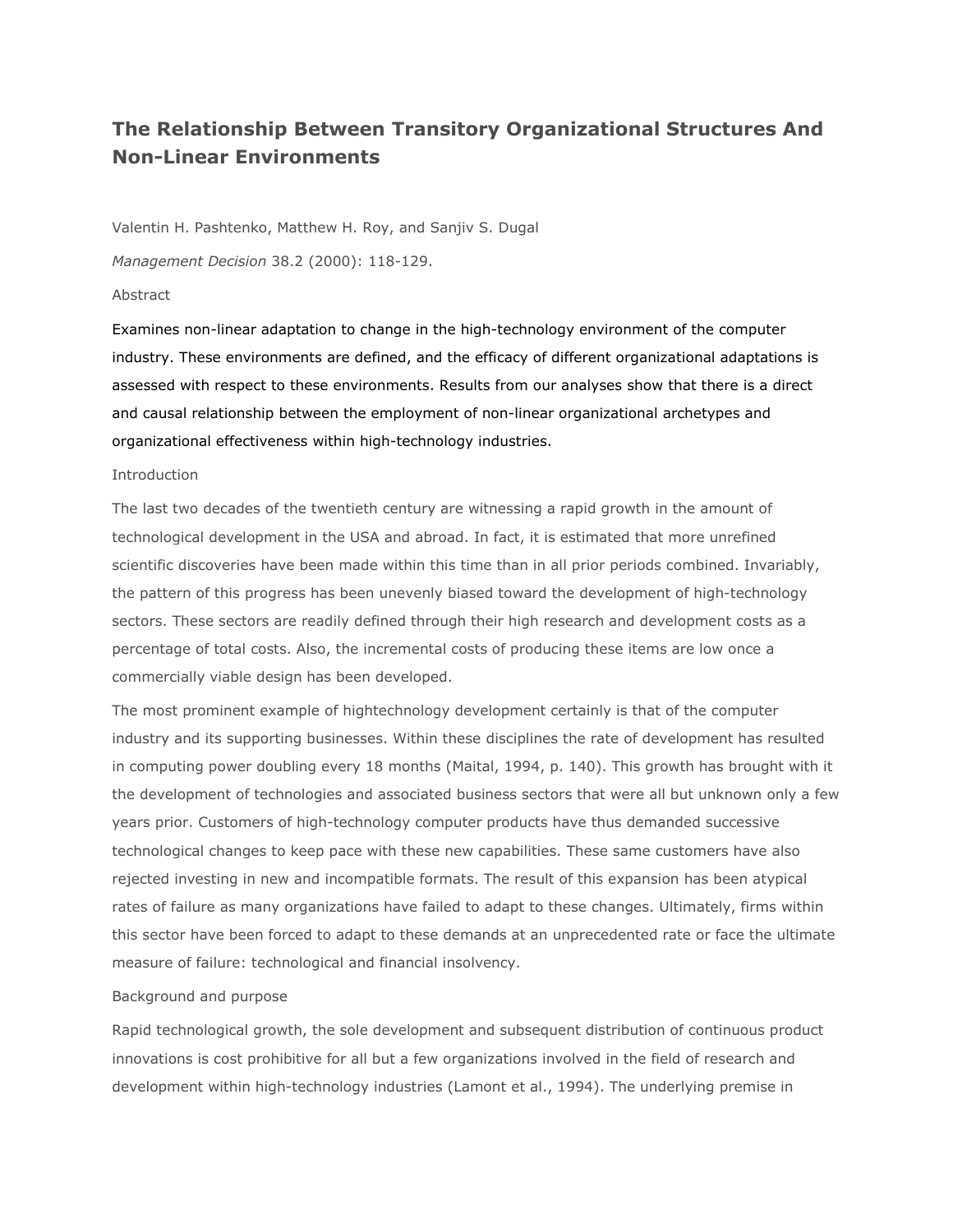examining this situation thus lies in addressing how organizations adapt to rapid technological change while promoting proprietary technological innovation. More specifically, when organizational knowledge has incrementally advanced in several disciplines, involved firms merge these complementary advances together, thus developing commercially viable products. A review of this process reveals that the manner in which these firms integrate thereby determines the proposed technological industry standard.

First, in addressing the critical question of why specific firms are successful in promoting their inherent proprietary knowledge, researchers in the field have been concerned primarily with the investigation of how the organizations themselves choose potential technological collaborators. In contrast, scant attention has been paid to the manner in which sequential and chance technological innovation itself has regularly determined the subsequent organizational structure. As a rule, strategic technological alliances typically form only after technological advancements in several complementary fields have already occurred. That is to say, technological development precedes the development of collaborative organizational strategies and thus itself is critical in determining the choice of the organizational structures which will promote its distribution (Leavitt and Lipman-Blumen, 1995).

Second, researchers have subsequently been concerned with the maintenance of technologically collaborative strategies. Their empirical efforts have concentrated mainly on the study of why specific organizational collaborative strategies are successful while others fail. However, with technological development regularly preceeding the development of successive organizational structures, firms possessing proprietary technical knowledge routinely form transitory alliances, but only with respect to the technologies in question. With a finite number of organizations involved in the development of computer technology, firms often find themselves collaborating with other organizations with respect to specific technologies while being solid rivals in the development of others (Usher and Evans, 1996; Zammuto and Cameron, 1985).

Third, management researchers have focused their efforts upon empirically determining the firms' collaborative and organizational strategies of products currently under manufacture and their technological succession. However, the transitory nature of these technologically collaborative alliances often involves nothing more than agreements on how to merge each of the proprietary disciplines, how to develop standards, and how to construct licensing agreements to distribute subsequent revenues. This is an incremental process and proprietary knowledge is typically widely distributed to allow industry-wide integration and to generate maximum licensing revenues. The manufacture of these products is of secondary importance and is commonly licensed to other organizations. Consequently, a nation such as Singapore, with no stake in the development of disk drive technology in 1980, became the world's leading producer of these devices within two years (Maital, 1994, pp. 96-7). Notwithstanding, the majority of licensing revenues were repatriated to the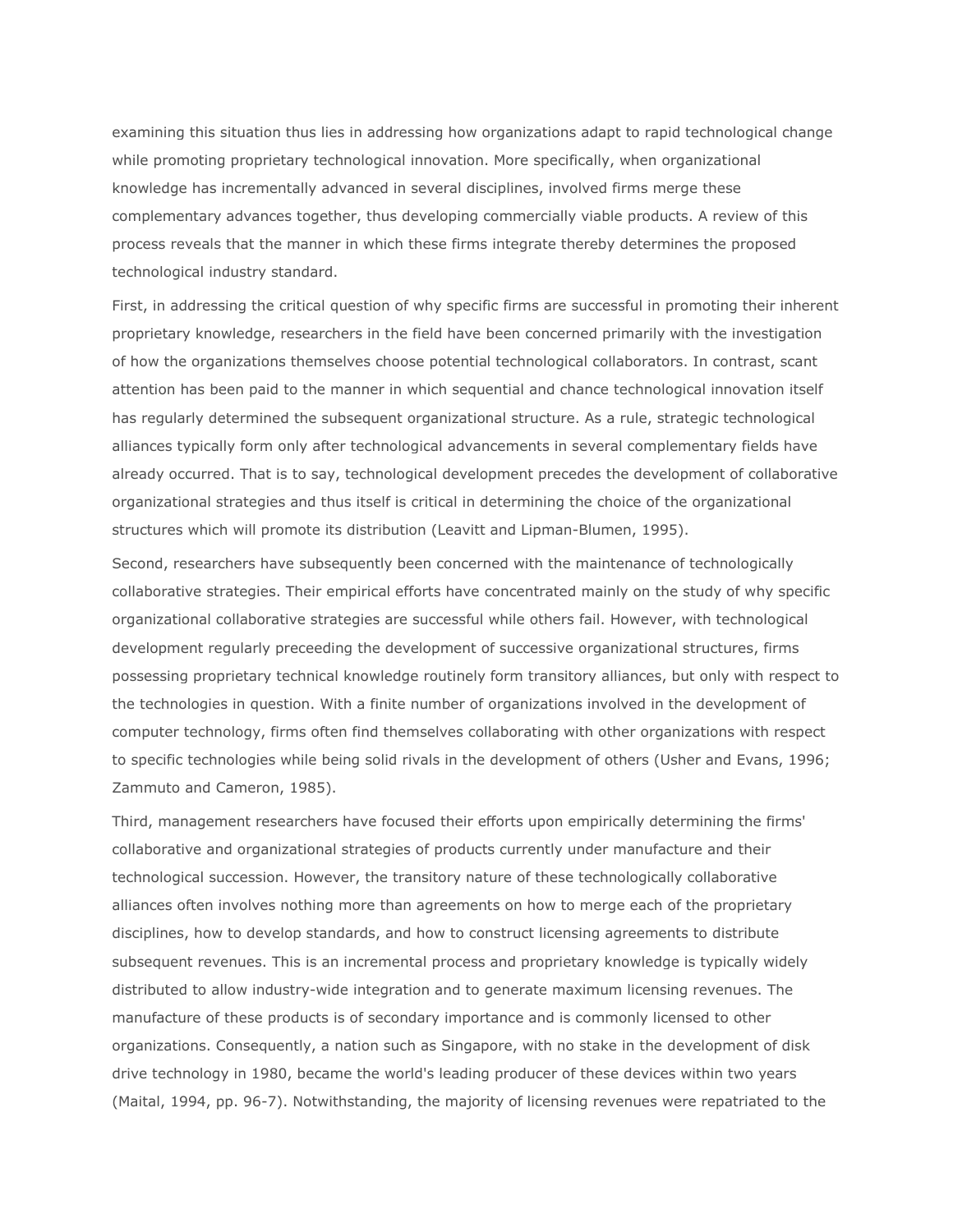USA, to those firms that were instrumental in developing the technologies and developing them into a commercially viable product (Maital, 1994, pp. 96-7).

Given these considerations, the objectives of this study are:

\* to examine the character of transitory organizations that are formed to facilitate the distribution of complementary technological advances;

\* to investigate how organizations simultaneously enter into multiple cooperative and competitive agreements with a finite number of organizations based upon the distribution of proprietary knowledge; and

\* to understand how and why this collaborative process sustains itself though the stakeholding organizations face continual technological obsolescence.

Characteristics of computer high-technology environments

Non-linearity

In order to define non-linearity, it is better to define its antithesis: linearity, as it is far simpler a concept to understand. Accordingly, linearity is the systematic methodology of proceeding from process to product. Typically, organizations define, plan, integrate, collaborate, and so forth, based upon a converging vision of some result or product. Thus, each incremental attempt, each sequential action, narrows the amount of uncertainty toward the attainment of the stated goal. Each step causes an integral unity of action that in some way contributes toward a predetermined end.

The central theme in linearity is always that of convergence. Consequently, additional knowledge, capabilities, potential, and the like, are considered only with respect to their ability to attain the chosen, stated, limiting goal. The product is fixed, resolute and determined. The result is that the process is systematic and unchanging.

In contrast, non-linearity can best be described as the process of divergence. Under these conditions, the more that an organization knows, the more it realizes how many variables there are and the more uncertain its future becomes. Non-linearity accepts that managerial decisions are made under the premise of bounded rationality. Thus, managers who have more information available to them have the ability to choose from a wider assortment of options. This results in indeterminacy using traditional linear methods of managerial thought.

Non-linearity occurs, for example, when proprietary technological development precedes the formulation of an organizational strategy and the subsequent determination of an organizational structure. This repeatedly occurs in technologically innovative research and development driven environments: conditions that sustain perpetual development. The result is that management faces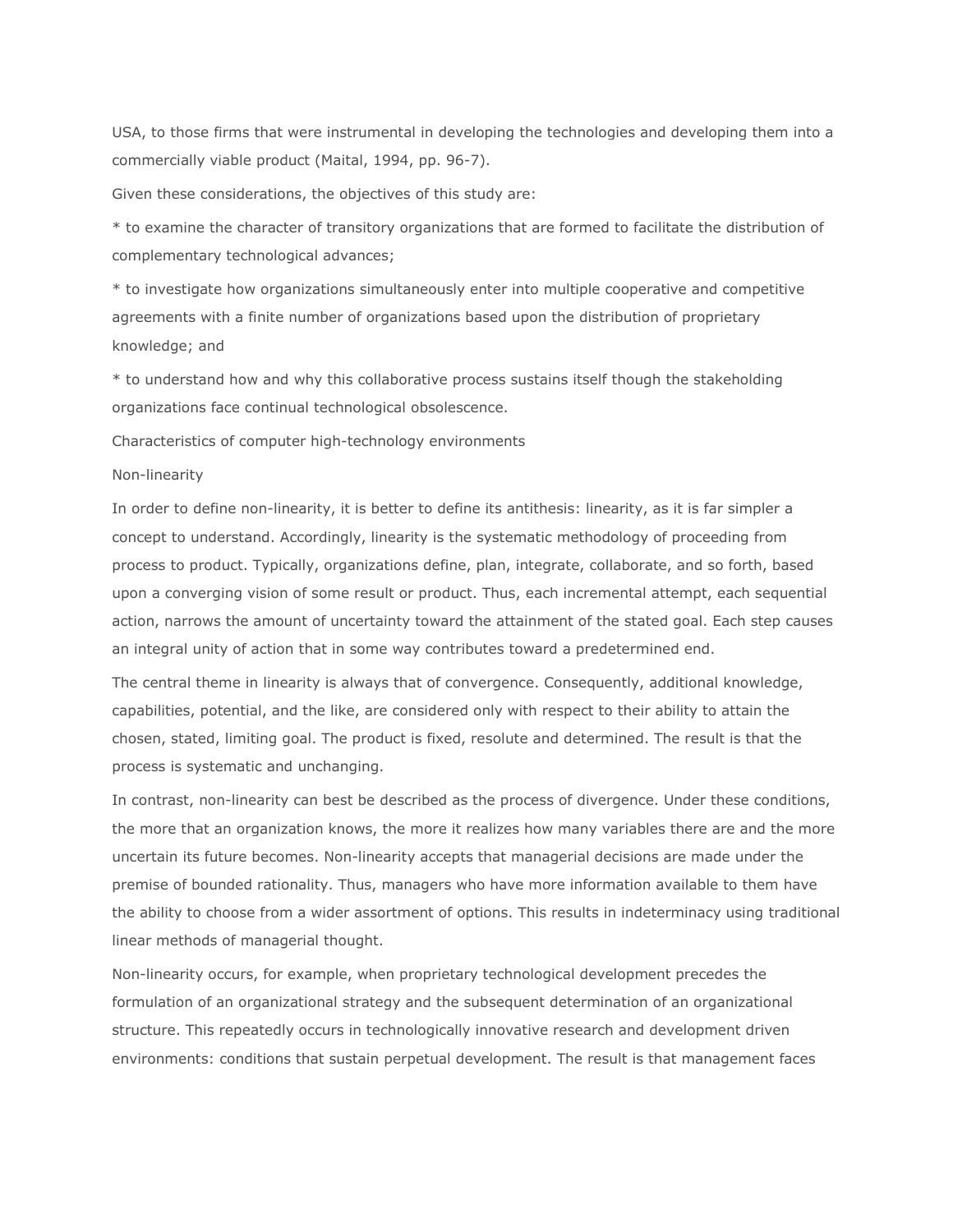many different options with respect to developing this proprietary knowledge into a marketable technological product.

What is needed at this time is the development of a non-linear understanding explaining organizational adaptation to rapid change within high-technology environments (Leavitt and Lipman-Blumen, 1995). While many theories have addressed organizational change in response to environmental pressures, none has attempted to explain the dyadic relationship between transitory organizational structures and non-linear environments. It is in these cases that a paradigm shift occurs from functionalism to interpretivism; from malleability to control. With it, assumptions must be changed and organizations must see themselves as not being determined by the context, but as enacting it.

To advance this understanding, the characteristics of the computer industry will be defined. Organizational adaptation to these changes within this environment will subsequently be specified. The result is that a review from a non-linear approach will delineate the factors necessary for effective adaptation within these environments.

# Technological succession

An awareness of technological succession is critical in understanding the rapid changes in the computer industry over the last two decades. Prior to this period, only a handful of organizations possessed both the technical ability and the financial capital to solely develop unified computing systems. As such, these organizations were instrumental in the integrated development of hardware, software, and support peripherals. As the discipline progressed and brought technological obsolescence to existing systems, incremental changes occurred. However, the cost of implementing these changes was ordinarily the entire replacement of existing systems and the retraining of support personnel. With technological succession cost prohibitive for the majority of customers, successive change was slow.

Fragmentation of the computer industry came with the advent of the first personal computers. While still being produced by the same handful of organizations, low cost allowed for individual computer ownership. Thus, a new market segment developed. New organizations formed to offer these consumers higher levels of product performance at lower costs as component costs fell. The computer software industry responded by offering operating systems that were able to cope with more memory, faster integrated circuits, and increasingly complex peripherals. The important characteristic for these operating systems was their compatibility with earlier software and peripherals. Each technological development could thus be implemented with only minor incremental changes in software or in hardware. This meant that technology could be successively employed without the prohibitive costs associated with replacing an entire computing system.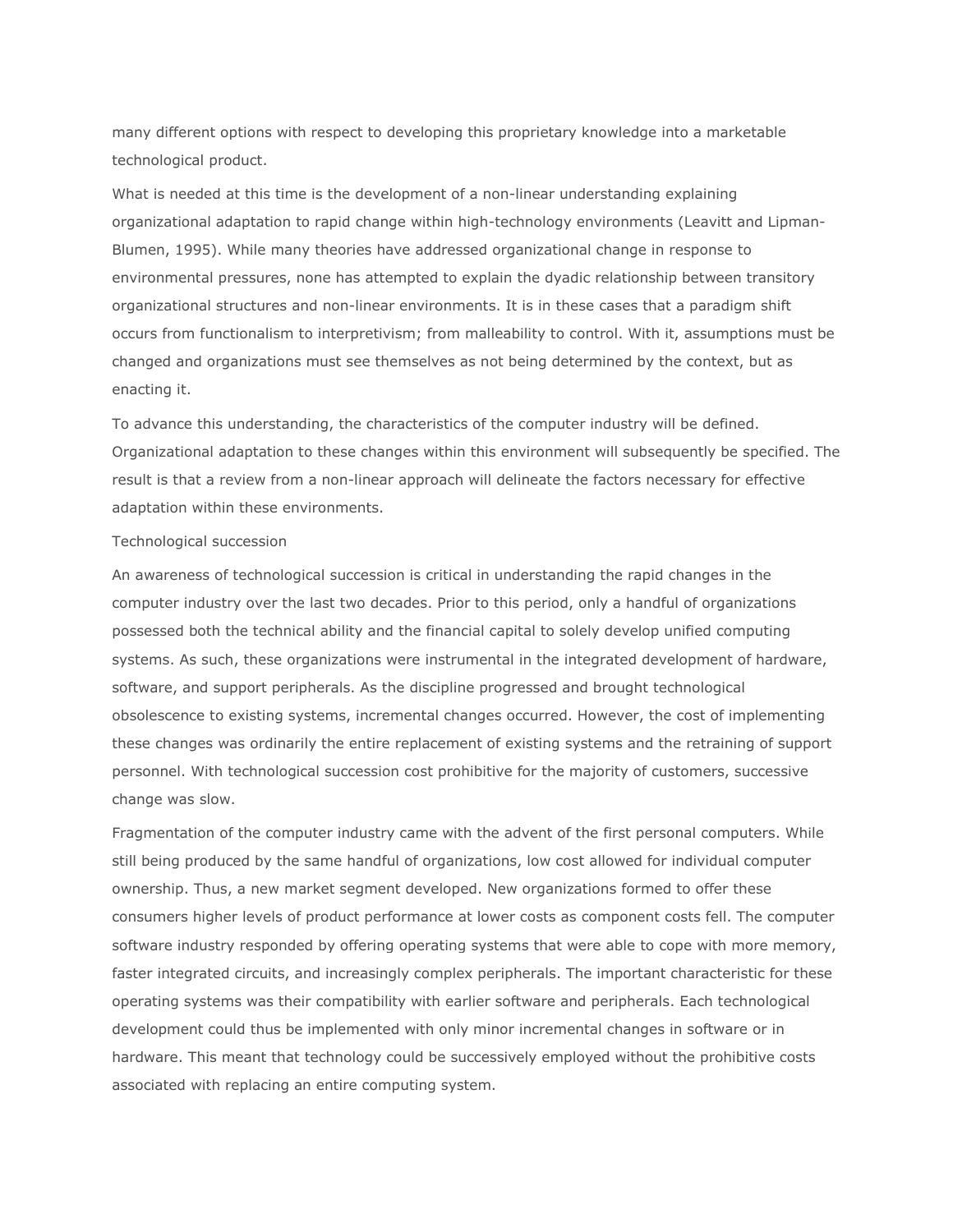Attempts to restrain this pattern of successive change through the introduction of incompatible technologies met with failure. Initial attempts by industry leaders such as IBM to re-acquire the ability to control the development of operating systems from Microsoft were unsuccessful. Similarly, the launch of its own brand of operating system, OS/2, failed.

Integrated circuit manufacturers faced similar problems. Constrained by the requirement that integrated circuit chips must be reverse-compatible with previous software, the company leader, Intel, attempted to invent a seeming revolutionary change in the microchip industry through the introduction of the Pentium name. This attempt then met with failure as the consumer market saw that it was an evolutionary, not revolutionary, change in technology. Further, Intel made an initial attempt to define itself as the industry standard bearer and copyrighted the Pentium name for its admittedly incremental computer chip. This was done to profit from any doubts that consumers still maintained regarding compatibility of their competitors' computer chips with other industry products while indicating that it was the successor to the 80286, 80386, and 80486 legacy; hence the choice of Pentium. This effort to differentiate its product failed as initial examples of its integrated circuit chip contained inherent flaws. The result was competitors such as Cyrix and AMD used Intel's production problems to decrease confidence in the manufacturer and to increase their own market share.

Finally, organizations that have successfully developed non-incremental proprietary knowledge have had their work relegated to specific, technologically appropriate niches. Accordingly, their influence has little effect on the technological succession that dictates industry and consumer standards. Organizations such as Apple, Silicon Graphics, and the like account for less than 3 percent of the overall consumer demand and thus have a negligible effect on industry standards. This is in spite of the fact that they are technologically superior in many respects. The reason for this is that, once proprietary technology has developed integral technical standards that have been accepted by industry and the consumer, incremental development has adhered to this standard as a rule. In short, when consumers demanded a graphical user interface similar to that of the Apple MacIntosh, they waited for Microsoft Windows rather than changing to an incompatible computing platform.

# Shared development of standards

As stated earlier, the sole development and distribution of technological innovations is cost prohibitive for most organizations (Lamont et al., 1994). Also, when knowledge has incrementally advanced in several complementary disciplines, technological processes merge collections of these advances together into a commercially viable product. Typically, advancements in the same field parallel each other as rivals compete among one another to develop successive refinements to existing technologies. The result of this process is that at any one time multiple alternative proposals exist that advance their respective disciplines beyond their current state.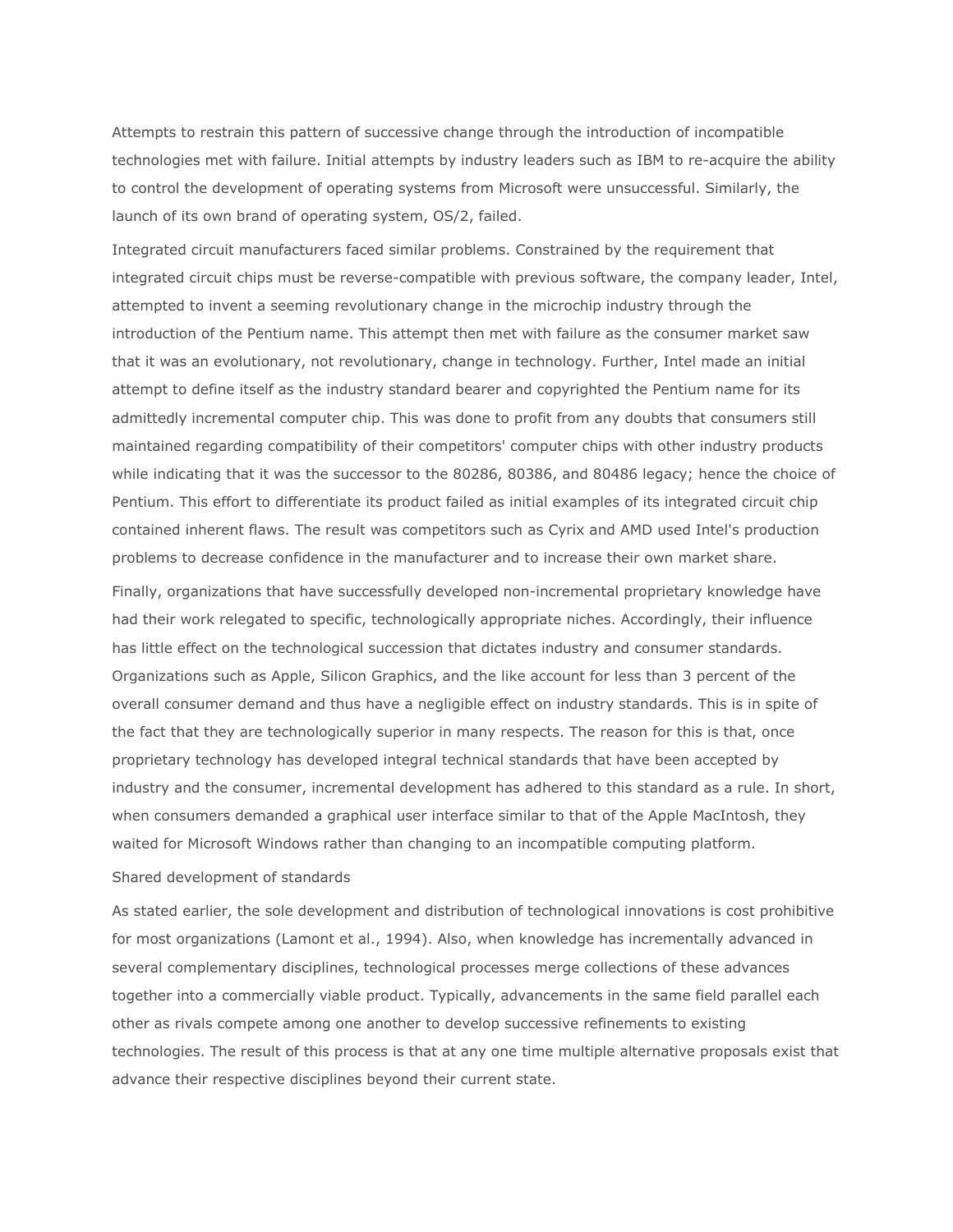Organizations that are instrumental in developing a proprietary ability do not solely attempt to produce a marketable technology. Rather, they seek to develop these standards collaboratively. Parallel development by any number of competitors generates the risk that rival alternatives become accepted as the industry standard. Accordingly, firms seek to diversify risk by dividing their efforts through developing multiple proprietary technologies within their area of specialization (Williamson, 1975). Organizations that fail to adapt to change in this manner expose themselves to further risk any time that a technology advances beyond the proprietary ability of their respective organizations.

The few firms that are successful at solely developing a potentially marketable technology risk it not being accepted without widespread integration into competitors' products and further industry support. Again, it must be remembered that, once a standard has been adopted, technological succession is the accepted means of furthering technical development.

#### Sharing of technology

With computer power doubling approximately every 18 months, any specific technological development within this industry has a life-cycle of short duration, typically less than two years (Maital, 1994, p. 140). For example, with respect to the development of the floppy disk alone, the respective standards have been: 8", 5.25", 5.25" double-sided, 5.25" high-density, 5.25" doublesided and high-density, 3.5", 3.5" double-sided, 3.5" high-density, and 3.5" double-sided and high-density. In all, these nine standards span a period of less than 20 years. Similarly, integrated circuit chips and virtually all other computer-related products can trace similar developments within their specific fields. Presently, the floppy disk itself is in the process of becoming obsolete as alternative technologies vie to replace magnetic media with recent advances in encoding and decoding optical media.

As a result of these developments, maximum revenue from any specific technological development can only be derived through an industry-wide product distribution.

Inescapably, this distribution must be accompanied with a disclosure of intrinsic product advances to allow integration into the various systems offered by each of the distributors within the industry (Dess et al., 1995). Thus, the distribution of integral technical standards diminishes any advantage in proprietary knowledge that the advancing firm has over its competitors (Dess et al., 1995). Consequently, even firms that are successful in an entirely marketable technological product must make their restrictive knowledge known in order to have their proprietary standard adopted. For this reason, firms must share their technological advances in order to profit from their efforts. In doing so, they advance the aggregate of knowledge of their competitors and thus ultimately commence the processes of obsolescence in the technology that they themselves are promoting.

The compensation for having organizational proprietary knowledge integrated into an industry standard is the realistic expectation of atypical financial rewards during the relatively short life-cycle of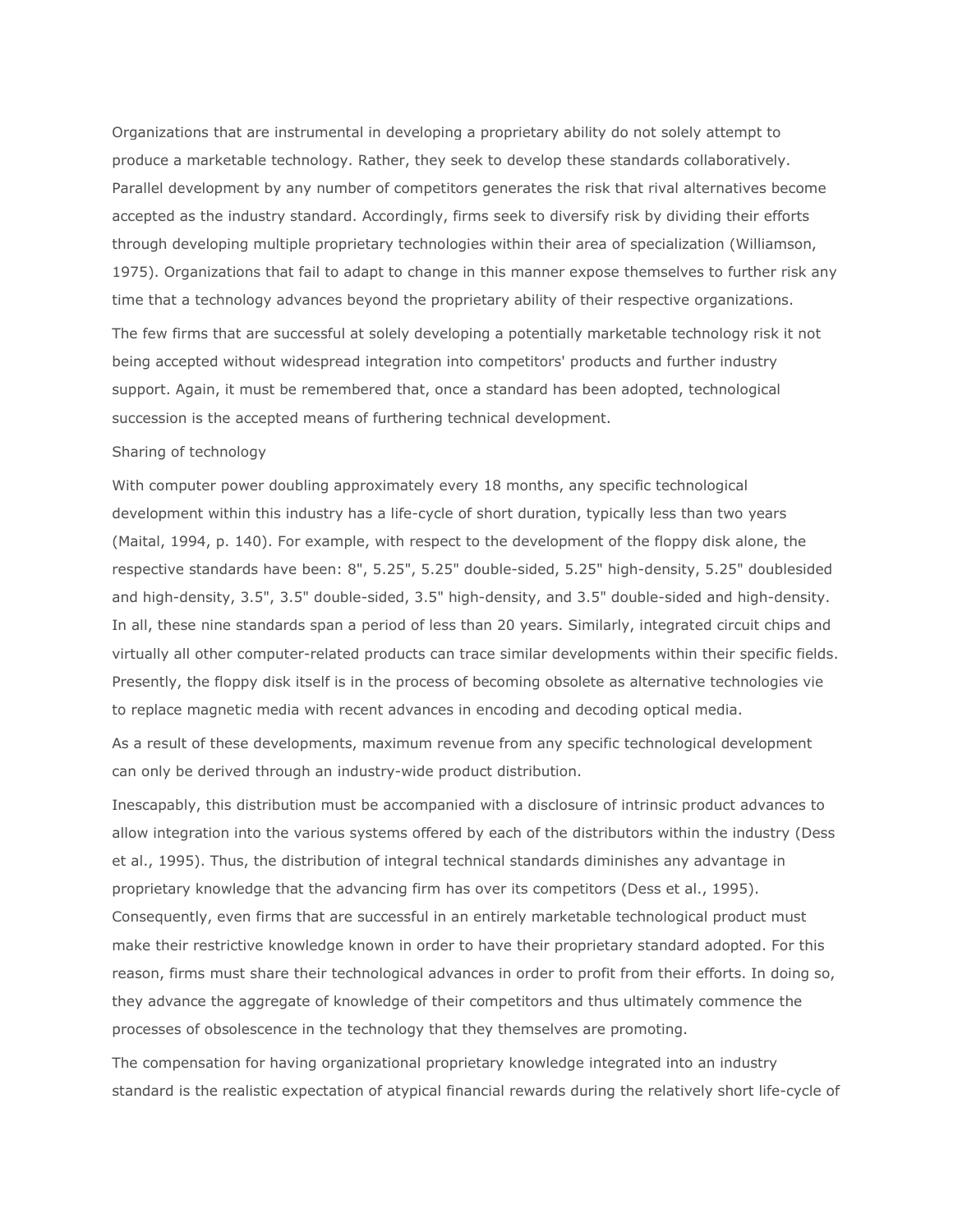product relevance. Once more, the rate of advancement of knowledge has caused incremental advances in technology to occur at an increasing rate. The result has been that, even after a specific technology has been accepted as an industry standard, its relevant life-cycle is being dated at its outset.

Finally, technology is also shared through the licensing of manufacturing to outside organizations and even to competing firms. These licensed production agreements are also consistent with the understanding that many collaborators to the development of the licensed technology lack the financial ability or the desire to manufacture and distribute the products that their incremental knowledge has helped produce. Even in the presence of such capability, many of these firms elect to engage in further research and development within their specific discipline of expertise. Again, licensing agreements allow these companies to allocate production to other firms and free their respective finances for subsequent research and development (Dugal and Roy, 1996). This preserves the ability of collaborative firms to pursue further advances in their respective disciplines while allowing for earnings to be allocated in proportion to their technological contribution or in proportion to their ability or desire to produce the resultant product.

The final consideration with respect to the sharing of technology is that the existence of a licensing agreement in no way limits the allied firms' abilities to subsequently license their respective proprietary knowledge. Uniformly, firms possessing this knowledge maintain the ability to license their specific disciplinary advances for the development of other products in the same, or in other industries. Likewise, when specific disciplinary advances become dated, technological succession dictates product evolution. Within the floppy disk drive example, the result was that a few initial proprietary advancements spanned several developmental iterations. Others, however, immediately became obsolete with the subsequent development of technology by competitors within the same discipline. Ultimately, the outcome of this behavior is the regular elimination of firms possessing dated proprietary knowledge and their subsequent replacement with the inherent knowledge of competing firms possessing further proprietary advances in those same disciplines.

#### Attempts to create order in disordered environments

Theoretical literature recognizes that the above-mentioned characteristics of these environments can be restricted through organizational diversification of risk (Williamson, 1975). A brief review of the outcome of these adaptive efforts is consequently in order. Following this is a review of the methods commonly employed by organizations to achieve these outcomes. Admittedly, such an effort is not an exhaustive review of academic literature justifying these adaptations, nor is it meant to be. Regardless, it does provide utility in this analysis by revealing the underlying assumptions inherent in these attempts. The overall suggestion is that certain organizational adaptations are more likely to be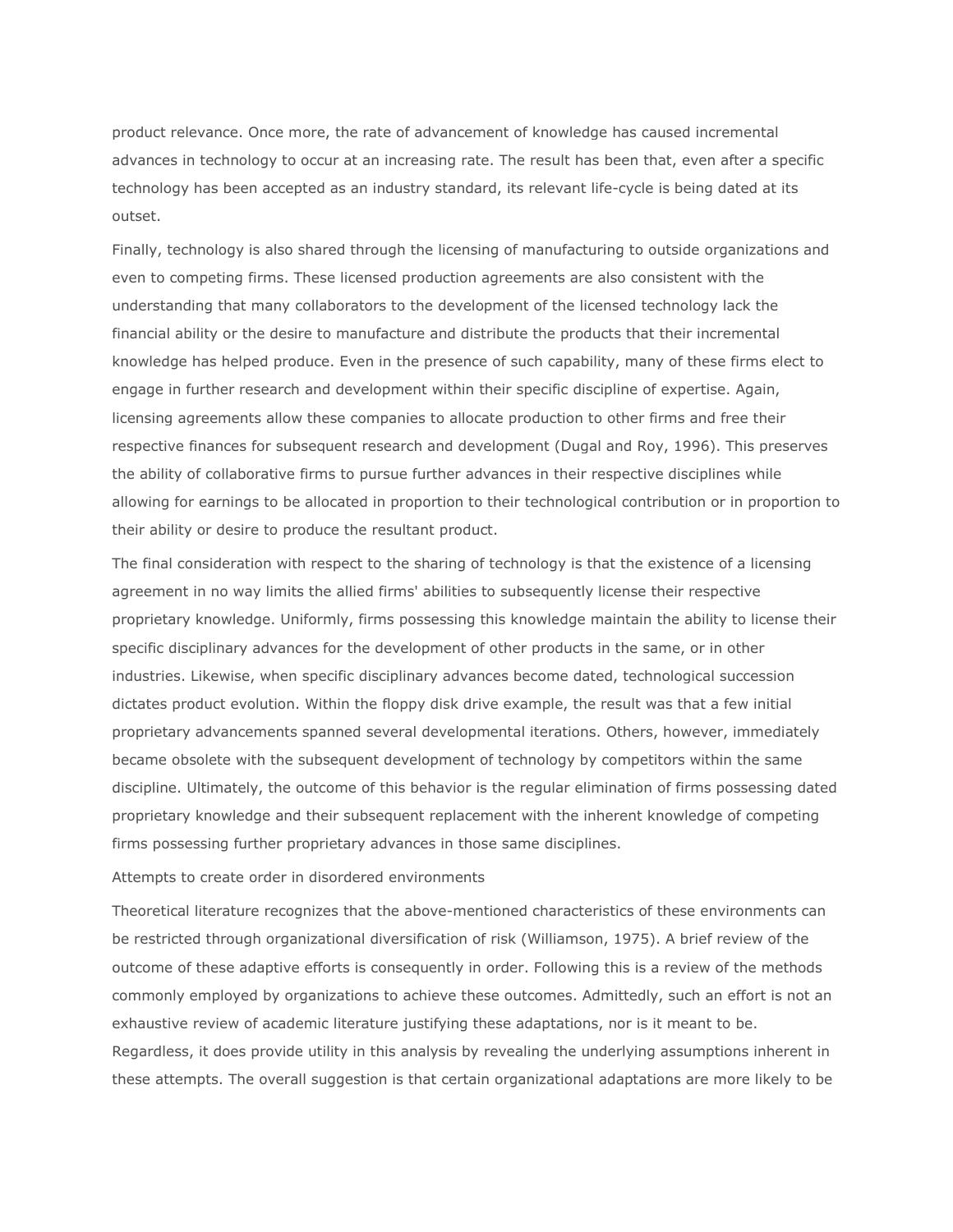successful in high-technology industries while others appear to be inherently less suitable (Dugal and Roy, 1996).

# **Outcomes**

Vertical expansion for risk diversification is generally employed by organizations when larger, typically industry-dominant firms seek to administer a majority of functions, from research and development through the sale and distribution of the finished product. In this manner, environmental change is controlled and order is created through the measured release of proprietary knowledge by these firms. Similarly, this outcome permits firms employing these tactics to impose guidelines upon the industry as well. The problem with this outcome, however, is that it is incompatible with high-technology industries such as the computer industry that have already experienced fragmentation. In these instances, no one specific firm is able to dominate the development and distribution of hardware, software, or peripherals. At present, the only organization even remotely able to demonstrate the fiscal potential for controlling all three facets of the computer industry is Microsoft. Here again, though, organizational dominance is limited only to software and even that capability is being strongly contested in the courts at the present time.

In contrast, the foremost organizational outcome of horizontal expansion, in addition to its inherent diversification of risk, is additional exposure into new markets and alliances. Recently, computer industry firms within concentrated markets have used the need for this outcome to target other firms for technological alliances within incrementally developing areas and within fragmented markets (Chatterjee, 1991). Consequently, these organizations retain their ability to license their proprietary technologies to related products and services or to an expanded market (Porter, 1985). This allows firms to continue to specialize within their respective discipline while licensing proprietary technology for inclusion into a diverse variety of products. Alternately, this outcome is sought when organizations completely dominate their own initial markets and attempt to enter into similar or complementary markets (Porter, 1985). Finally, this result is sought by organizations attempting to create economies of scale (Williamson, 1975). The result is that research and development costs of proprietary knowledge are thus reduced as firms rationalize these costs as being essential for inclusion into a variety of commercially viable products.

# Merger and acquisition methods

The method most often used to employ an outcome of horizontal, and to a much lesser extent in the computer industry, vertical expansion, is that of mergers and acquisitions. Alliances of this type involve the outright purchase of another organization to transfer firm-specific skills as well as firmbased knowledge (Pablo, 1994). The actual distinction between merging or acquiring itself matters little since it is based upon whether or not the company targeted for purchase is liquidated as an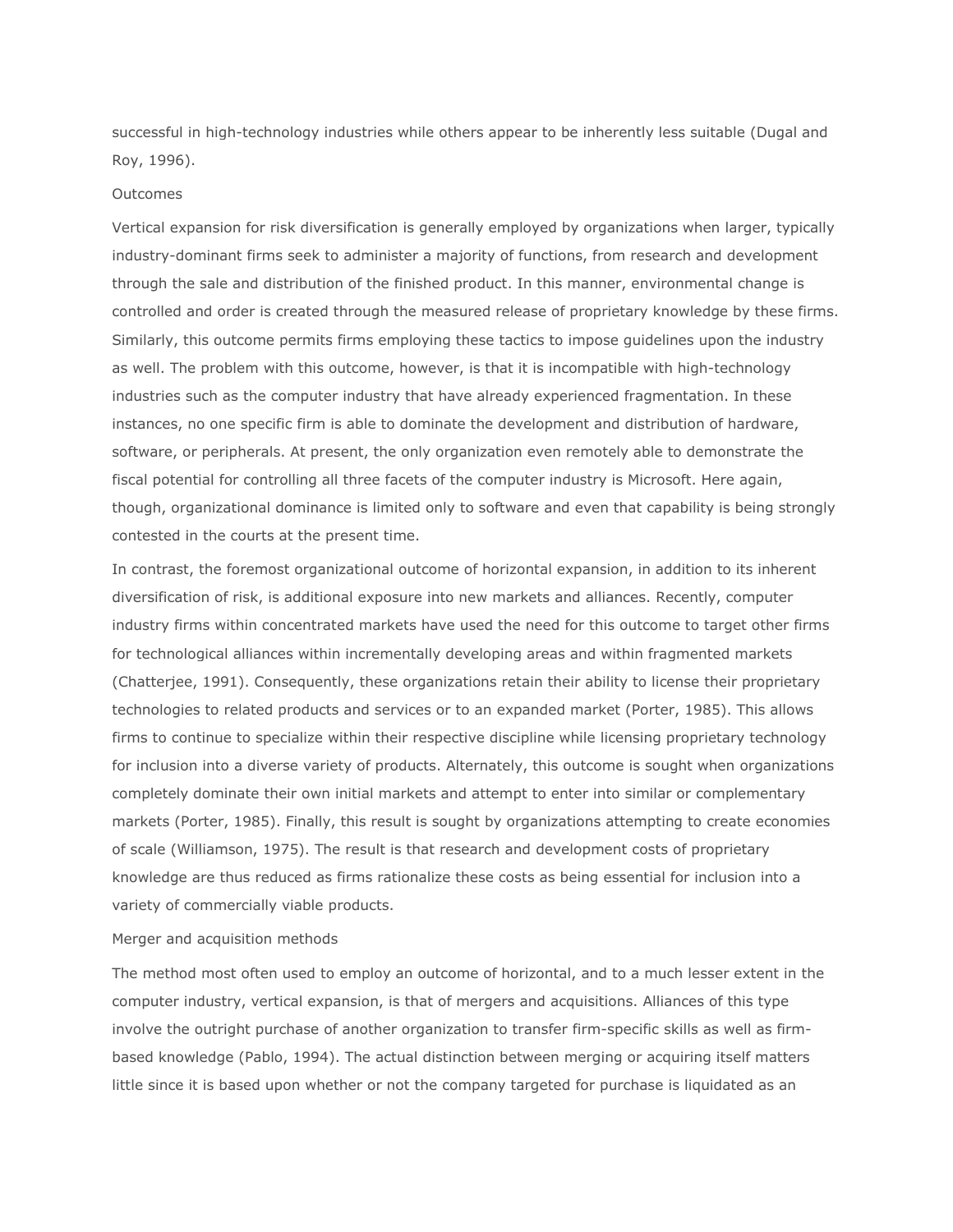individual entity or assimilated as a supporting organization. Thus, if liquidation is chosen, firm resources are pooled together and the process is labeled a merger. Conversely, if assimilation is chosen, the target organization is maintained as a subsidiary for financial reporting purposes and the operation is labeled an acquisition.

Regardless of the financial reporting methodology employed during mergers and acquisitions, organizational changes precede, and subsequently enable, the flow of skills and knowledge between the firms with this method. These methods are unsuitable in technologically incremental environments where the technology, as a rule, precedes organizational adaptations to the resultant environment. Furthermore, the computer industry's disposition toward fragmentation and technological succession has caused organizations that have used these methods to face anti-trust issues commonly associated with these approaches. Thus, within the computer industry, this method has been relegated to the acquisition of organizations that are financially insolvent rather than organizations that offer additional proprietary knowledge to the acquiring firm.

#### Strategic alliance methods

Strategic alliances are used to achieve both vertical and horizontal expansion outcomes. These types of affiliations are typically enacted prior to the development of specific technologies within different disciplines (Gulati, 1995). Accordingly, organizations often employ this methodology when attempting to develop marketable products for which technologies have yet to be developed. The procedure typically involves a limited number of organizations entering into an agreement to jointly develop a commercially viable product. As with mergers and acquisitions, the structural process precedes the flow of skills and knowledge. However, the distinction is that the flow of knowledge is something that will optimistically develop as the result of the types of alliances.

To date, the problem with strategic alliances in the computer industry is that they are inherently not technologically incremental. These alliances are adverse to the shared development of standards with firms outside these strategic alliances. In addition, these alliances involve the development of a legal structure that prescribes the further development of technology within each of the organizations' disciplines. As a rule, this incremental development is then limited to the members of the alliance within the inceptive strategic agreement.

For example, IBM, Apple Computers, and Motorola began such a strategic alliance during the early 1990s to develop and produce the Power PC computer. The intent of this alliance was to develop a commercially viable computer that incorporated a RISCbased Motorola microchip, was able to use the Apple Macintosh brand of operating system as well as Windows, and could be manufactured in different forms by IBM as well as Apple. Invariably, consumer response was appropriately cautious, industry support failed to develop, and the attempt was abruptly abandoned by all participants.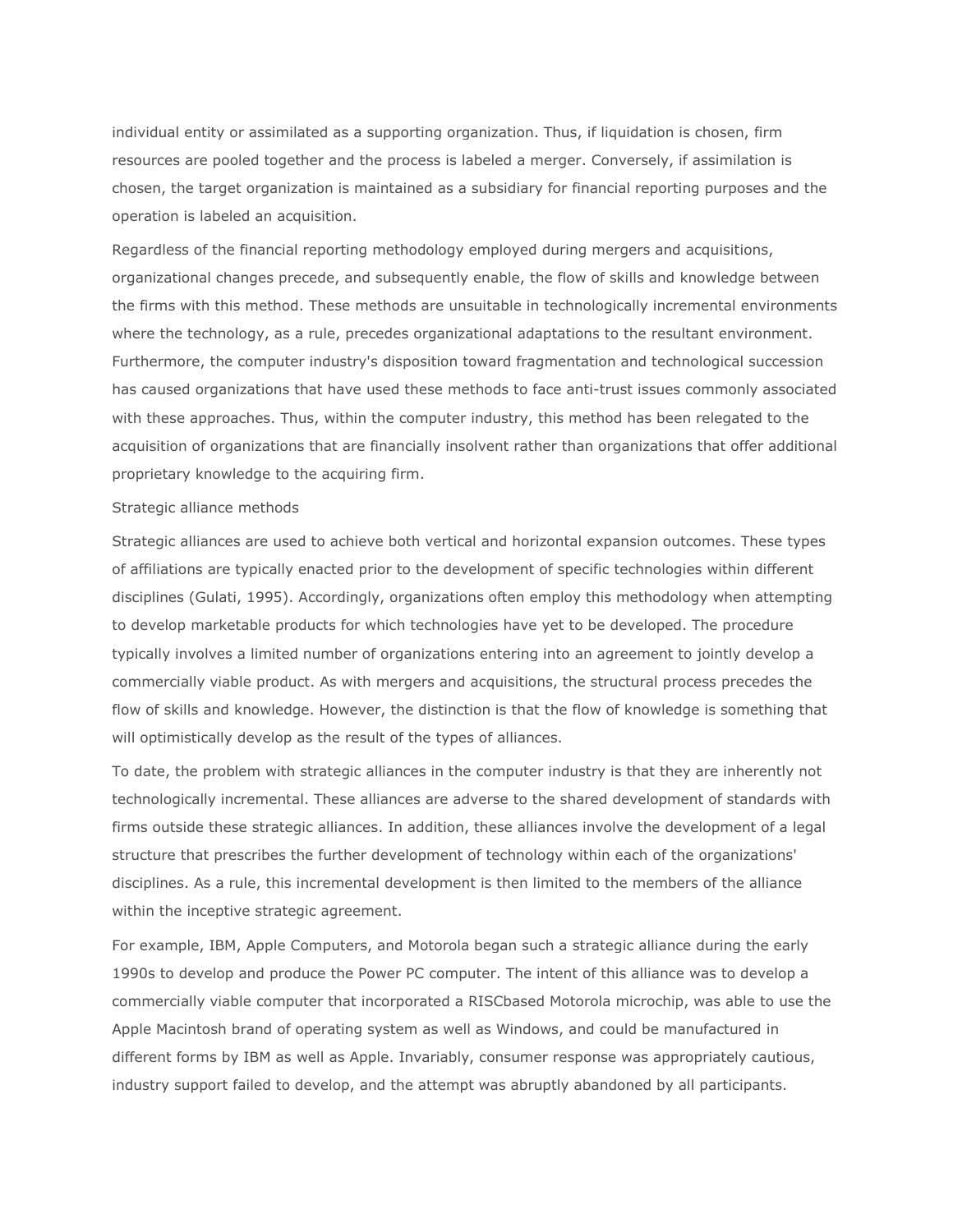#### The case for a non-linear perspective

Typically, in lower-technology industries, structure precedes the development of technology. However, in high-technology industries, technology repeatedly precedes structure (Usher and Evans, 1996; Zammuto and Cameron, 1985). Accordingly, the linear paradigm is that the more structure an organization has, the more power and control it has. Whereas, under high-technology nonlinear conditions, the more structure it has, the more limited the organization becomes. This is consistent with the understanding that the development of bureaucratic structures slows the ability of an organization to make decisions. This then delays time to market and eliminates any first move advantage that an organization might possess.

Similarly, under linear conditions, the paradigm is that the more an organization knows, the more power and control it has. Whereas, under non-linear conditions the more it knows, the more it realizes how many variables there are, and the more uncertain its future becomes. The result is that hightechnology surroundings are neither determinable nor quantifiable using existing archetypes.

The advantage of a non-linear approach Non-linear technological ventures differ from other alliances in that they are transient organizations that are clearly defined in structure, the distribution of knowledge, and the division of revenues. However, their foremost distinction is that, in all cases, incremental firm-specific skills as well as firm-based knowledge precede entry into these alliances. The rationalization for this is that existence of proprietary knowledge is more important in such alliances than the potential for knowledge. Consequently, a diversity of firms with advances in several complementary disciplines are recognized as having a competitive advantage over larger firms which form structures to develop new technologies.

These endeavors differ from the cited methods of risk diversification in several respects. As stated, the systematic distribution of technical standards through licensing diminishes the technological advantages typically held by larger firms in other industries (Gulati, 1995). Also, firms that are successful in entirely developing a marketable technological product must disclose this intrinsic knowledge to have these proprietary standards incorporated by industry. This has the effect of continually disbursing information among multiple competitors (Lamont et. al., 1994; Meznar and Nigh, 1994). Accordingly, proprietary knowledge typically held by only the largest organizations in lower technology industries does not have the same restrictive influence. Rather, competition is typically centered upon the subsequent, incremental development of technology in which the various standards are known and the manufacturing processes are widely dispersed. It is in this regard that non-linear technological ventures have a distinct competitive advantage over strategic alliances in high-technology industries.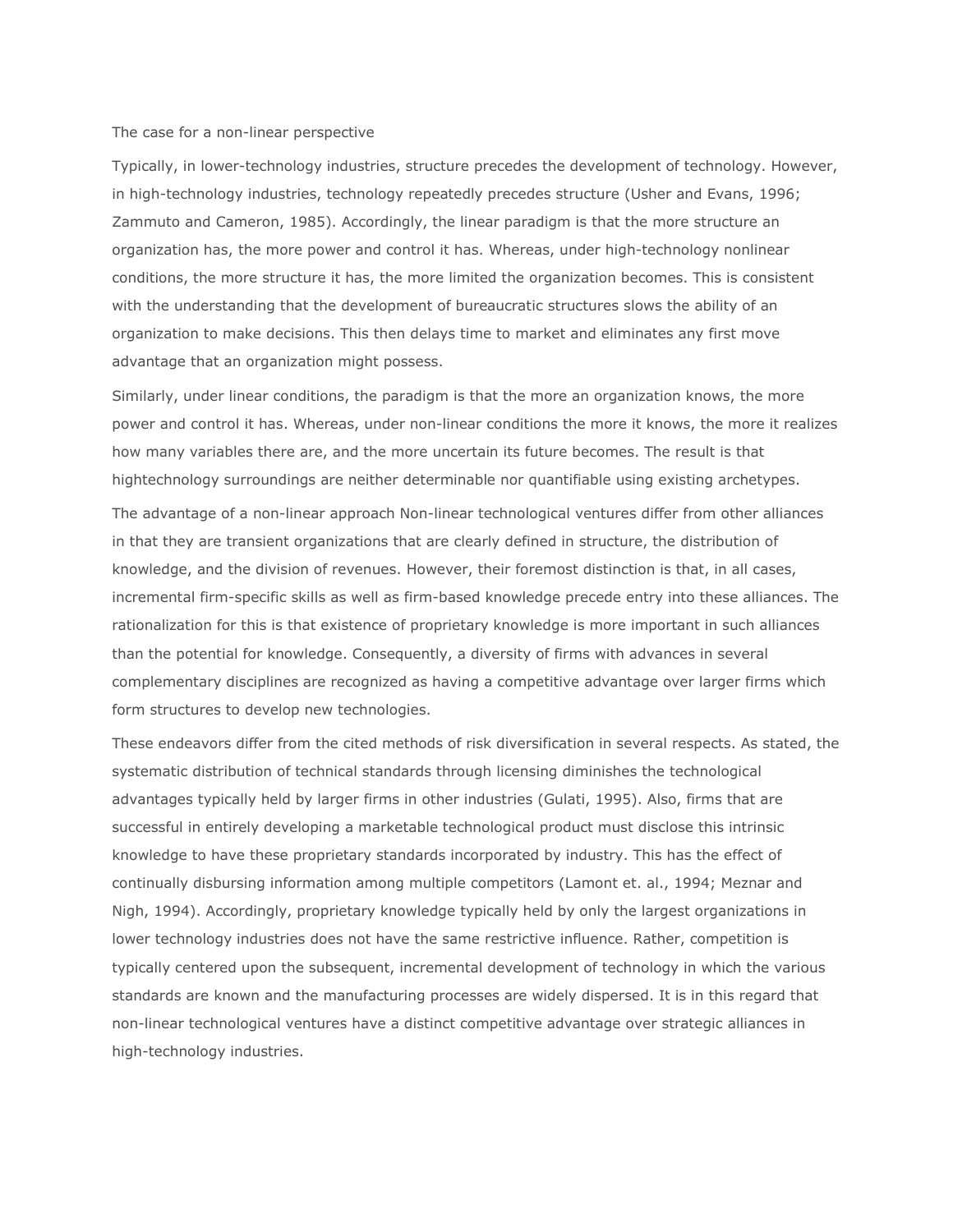Another distinct advantage of these alliances is that they are intrinsically able to adapt to uncertainty and disordered environmental situations. Again, in mergers, acquisitions, and strategic alliances, structure predates the development of knowledge. As these firms spend time merging their distinct organizational cultures, they lose their first move advantage. This in turn makes for dissynergies. Also, these alliances produce situations in which firms are legally entwined with their technological collaborators. The result is a lack of malleability through these obligations. The result is that a change in industry's acceptance of developments in any one associated discipline means a failure of the alliance, merger, acquisition, or sole development itself. In contrast, non-linear technological ventures repeatedly form different technological solutions from the aggregate of advances in the different disciplines. The result is that these alliances are able to excel against the above-mentioned organizational adaptations and change from the viewpoint of the number of potentially marketable technologies that they offer to industry. Furthermore, these alliances are able to bring about these technologies at the moment that a suitable solution becomes viable. This solidly contrasts with the limited ability of mergers, acquisitions, or strategic alliances that are repeatedly constrained by the terms established in their inceptive agreements.

#### Hypothesis

The focus of existing empirical studies has been to determine whether firms which are successful at licensing their incremental proprietary knowledge demonstrate more managerial commitment at developing organizational structures which promote these technologically cooperative endeavors. To date, the results of these empirical studies have been mixed. From the contrary standpoint proposed within this article, proprietary technological development has repeatedly been shown to precede the formulation of organizational strategies and thus be the determinant of the organizational structures that follow. Further, existing empirical findings reveal that, lineartechnological and sole-developmental methods offer specific disadvantages such as being contractually bound to a single technological innovator in a divergent field or in not having a viable technological product accepted by industry. Referring specifically to non-linear behavior, it might be suggested that risk diversification and the ability to enter into multiple coalitions enables management not only to seek attractive technological cooperative opportunities, but to effectively market their proprietary abilities to the aggregate of complementary firms. Through this divergent approach, organizational uncertainty must thus be offset through a paradigm shift from convergence to divergence. With it, assumptions must be changed and organizations must see themselves as not being determined by the context, but as enacting it. Thus, managers must transform their organizations from strict (product) functionalism to (process) interpretivism. They must understand that organizational relationships are integral to firm success. In non-linear environments: The Process is the Product.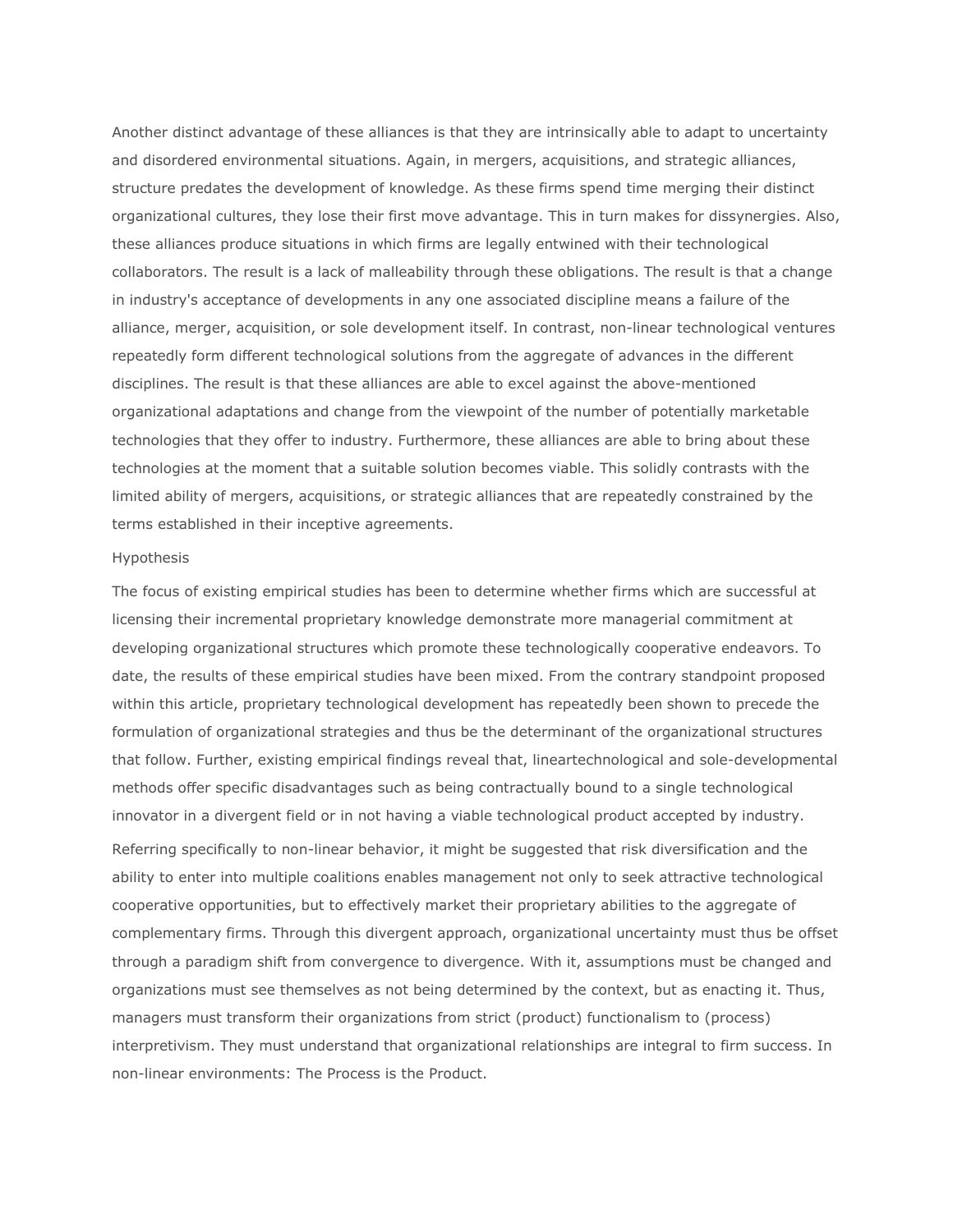The following two hypotheses are presented, and are consistent with, this nonlinear perspective. In each, organizational change is justified from this conceptual bias. It is the specific intention of these hypotheses to illustrate the objectives outlined at the beginning of the article: that a non-linear model offers a theoretical justification for delineating effective organizational behaviors within these transitory environments.

H1. If a firm is involved in a merger, acquisition, or a strategic alliance, then it is less likely to earn licensing revenues from that respective technology than a firm involved in non-linear technological ventures.

As previously submitted, the prerequisite for entry into mergers, acquisitions, or strategic alliances is participation in a legal structure prescribing the development of technology by each respective member and while limiting incremental development to the same.

Accepting these restrictions ultimately increases the limitations that firms have rather than decreasing them. Further, the involved organizations are able to produce fewer potentially marketable technologies for industry than their rivals. Consequently, it is offered that these firms are less likely to actually earn licensing revenues than organizations retaining their ability to enter into non-linear technological ventures with the aggregate of firms with advances in the different disciplines.

H2. If a firm develops a proprietary ability and attempts to solely develop or produce a marketable product, then it is less likely to earn revenue than a firm entering into a non-linear technological venture to secure collaborative disciplinary knowledge.

Organizations should weigh the benefits of solely developing products against those of entering into several non-linear technological ventures. It is suggested that, in rapidly changing environments that share technology through licensing and resist sole development by withholding industry support, sole development is inappropriate. Therefore, it is proposed that single-- technology joint ventures will yield more revenue than sole development of a product.

# Methodology

The research methodology that was used in this study consisted of time series analysis of data published in the various organizational journals, industry trade publications, and online journals[1]. Within these publications were exhaustive listings of each of the organizations involved in specific technological fields. Also, industry consumption rates were charted for each of the various commercially available products. Past and present product life-cycles were depicted in these journals and papers and indicated specific product launch dates, growth rates, maximum sales, and intersections (equivalent sales volumes and revenues) between older and incrementally newer technologies.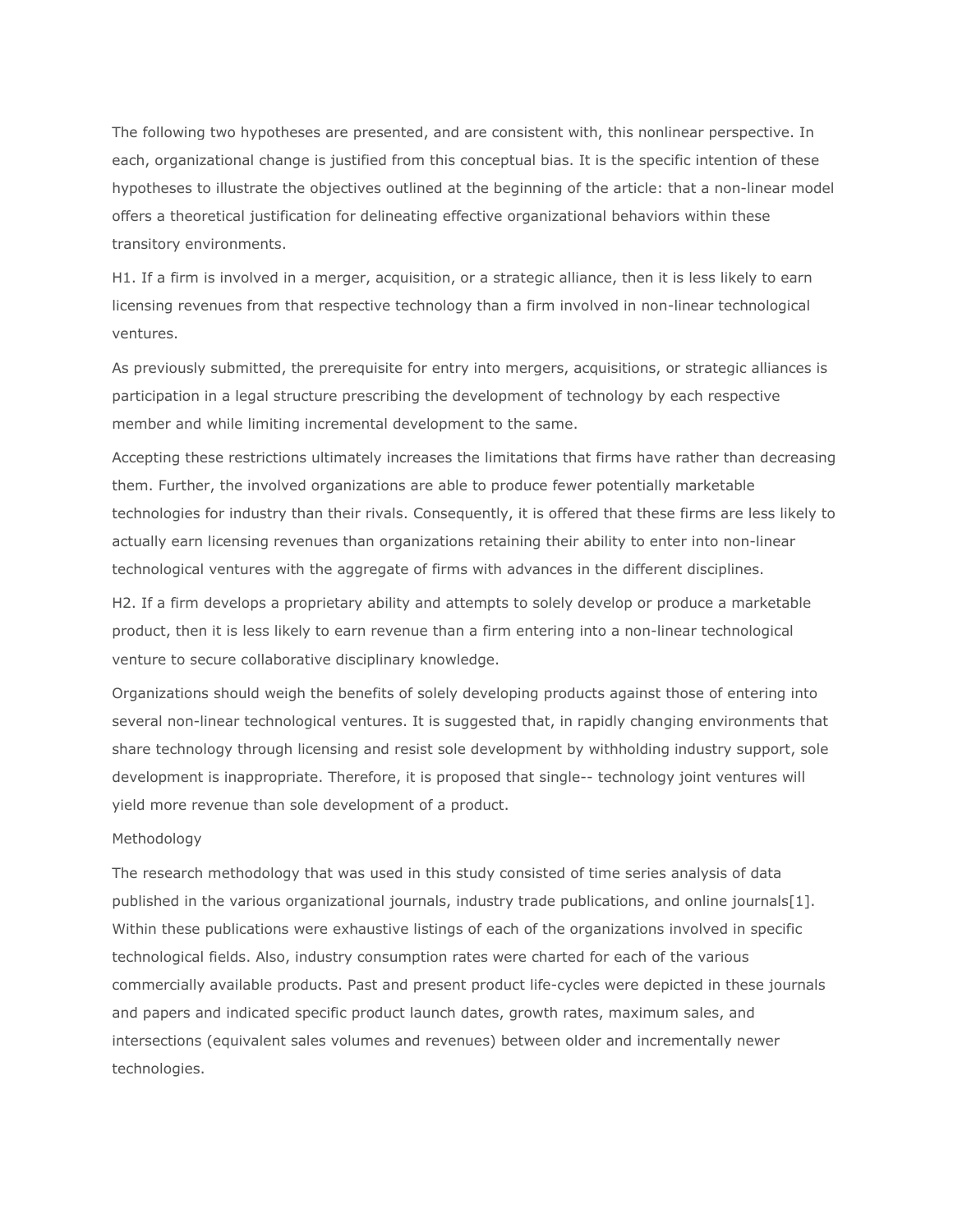With respect to the two hypotheses, this comprehensive listing of specific products was used to generate a list of final product manufacturers. This was then used to generate licensing information and this information was subsequently used to determine the extent of participation by the various principals as well as determine their respective revenue. Specifically, revenue information from these licensees was gathered from their respective 10-K and 10-Q forms via the Internet from the Securities and Exchange Commission's Web pages. Further, detailed information about these licensing agreements was found through the documentation contained in each of the organization's footnotes on these same forms.

A sample of 364 agreements were codified and assigned to merger, acquisition, strategic alliance or non-linear technological venture categories from the information contained in these publications. Remaining licensing agreements were subsequently used to determine which of the leftover arrangements were the result of sole organizational attempts to produce a marketable product or to manufacture these product themselves. In this manner, the revenues generated from mergers, acquisitions, strategic alliances, and attempts to solely produce marketable technologies were statistically compared to the revenues generated from non-linear technological ventures to see if significant differences exist. Both hypotheses were subjected to ANOVA to test for significant mean differences in the dependent variable between non-linear technological ventures and other approaches.

#### Findings

The result of the first hypothesis (see Table I) indicates that there are significant differences between the dependent variables at the  $p < 0.01$  level of significance. Accordingly, we reject the null hypothesis H1 and accept that there is a significant difference in licensing revenue between firms involved in mergers, acquisitions, or strategic alliances, and firms involved in non-linear technological ventures. In addition, the difference between the dependent variables yields a statistically significant result in the manner predicted. Correspondingly, we accept that non-linear technological ventures yield significantly higher licensing revenues than mergers, acquisitions, or strategic alliances. The result of the second hypothesis (see Table II) also reveals a significant difference between the

dependent variables at the  $p < 0.01$  level of significance. Here we also reject the null hypothesis H2 and accept that there is a significant difference in revenue between firms that solely attempt to develop or produce a marketable product and those that enter into non-linear technological ventures. Again, the difference between the dependent variables yields a result in the manner predicted. Thus, we accept that nonlinear technological ventures yield significantly higher revenues than attempts to solely produce marketable technologies.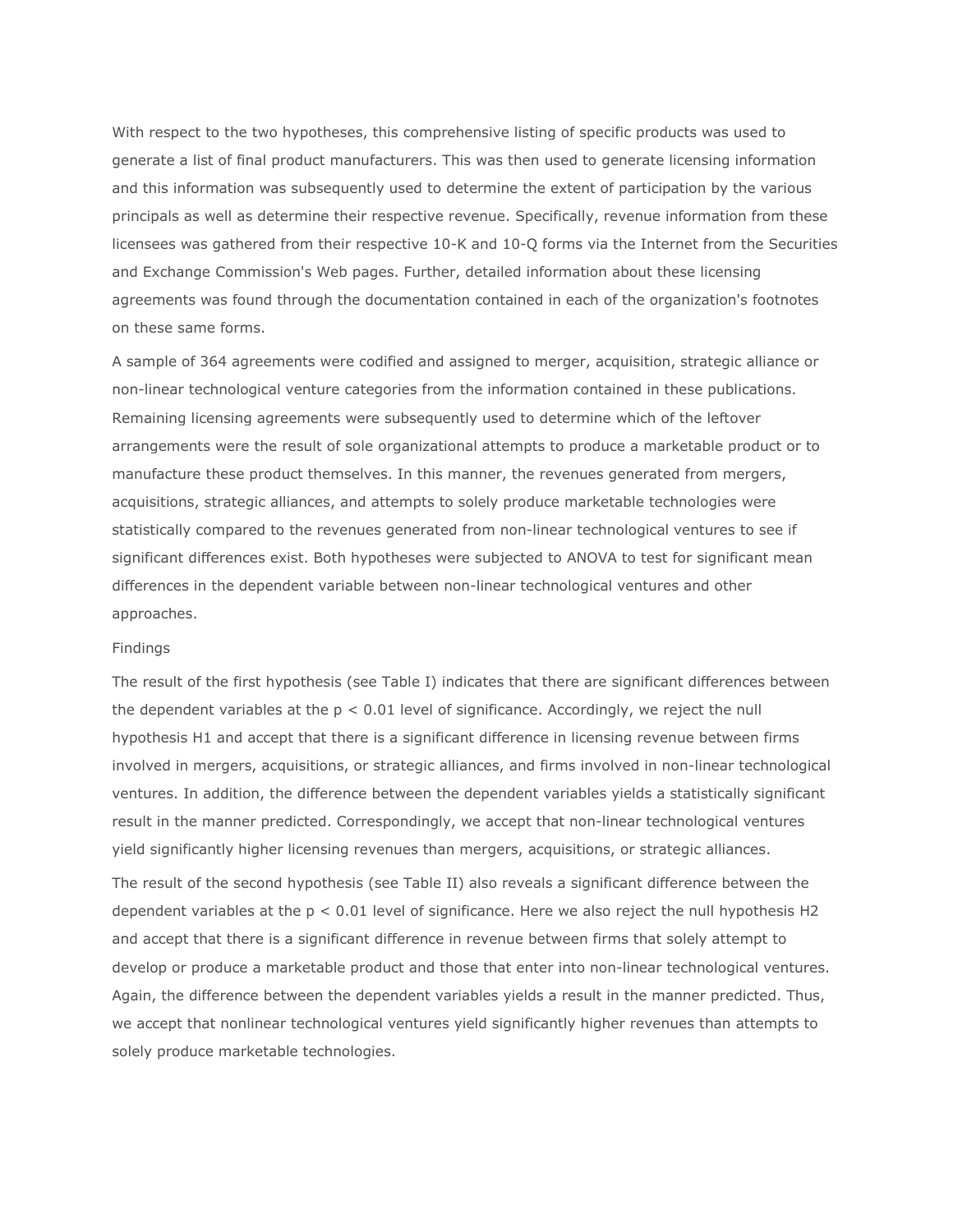Respectively, the basis of comparison for both hypotheses is the non-linear technological venture. The ultimate result thus becomes that non-linearity and interpretivism are preferable methods of forming alliances in these environments.

# Implications for managers and industry

Decision-makers in high technology firms should pay attention to the effect which rapid organizational restructuring may have on the level of licensing revenues. Although essentially uncontrollable in nature, the impact of fragmentation within these industries can be circumvented, to a large extent, through the implementation of nonlinear organizational forms. High technology firms, particularly those highly engaged in research and development activities, may find it prudent to immediately license the production of emergent technologies to other firms focused on manufacture rather than to tie up capital needed for the subsequent technological development within these markets. Clearly, the study implies that these elements play a critical role in the attainment and sustenance of technological proficiency over competing firms which do not employ this methodology within the computer industry. Managers within these industries must appreciate the importance of maintaining the ability to choose among many technological relationships. Issues such as flexibility in adapting to alternative technological specifications, increasing organizational ability to communicate across technical disciplines, the ability to cooperatively arrive at a set of technological standards, and intangible issues such as fairness, reliability, and reputation all must be emphasized within these organizations' technological venture strategies. While proprietary technological knowledge in a specific area or discipline might be a condition of entry into these technological ventures, these strengths may alone be insufficient to remaining essential to an industry where there are often many suppliers offering viable alternative proprietary technologies focused at the same end result. The results cited here indicate that, within the technologically turbulent environment of the computer peripheral industry, it is critical to maintain a competitive equilibrium between the ability to continuously develop proprietary technological knowledge and innovations and the ability to maintain and further develop potential cooperative relationships with a variety of potential technological collaborators.

This study empirically demonstrates that the difference between cooperative ventures and the sole development of high-technology peripherals underscores the forces driving the development of hightechnology peripheral devices. Smaller developers of technological developments may find advantage in the pursuit of business relationships within specific niche markets. To this end, the results imply that these developers have a competitive advantage in developing proprietary knowledge focused upon integrating successive technological developments toward specific industries. Thus, with respect to knowledge of specific industry characteristics, inherent knowledge and the ability to maintain cooperative relationships might lead to regular technological involvement. This would then further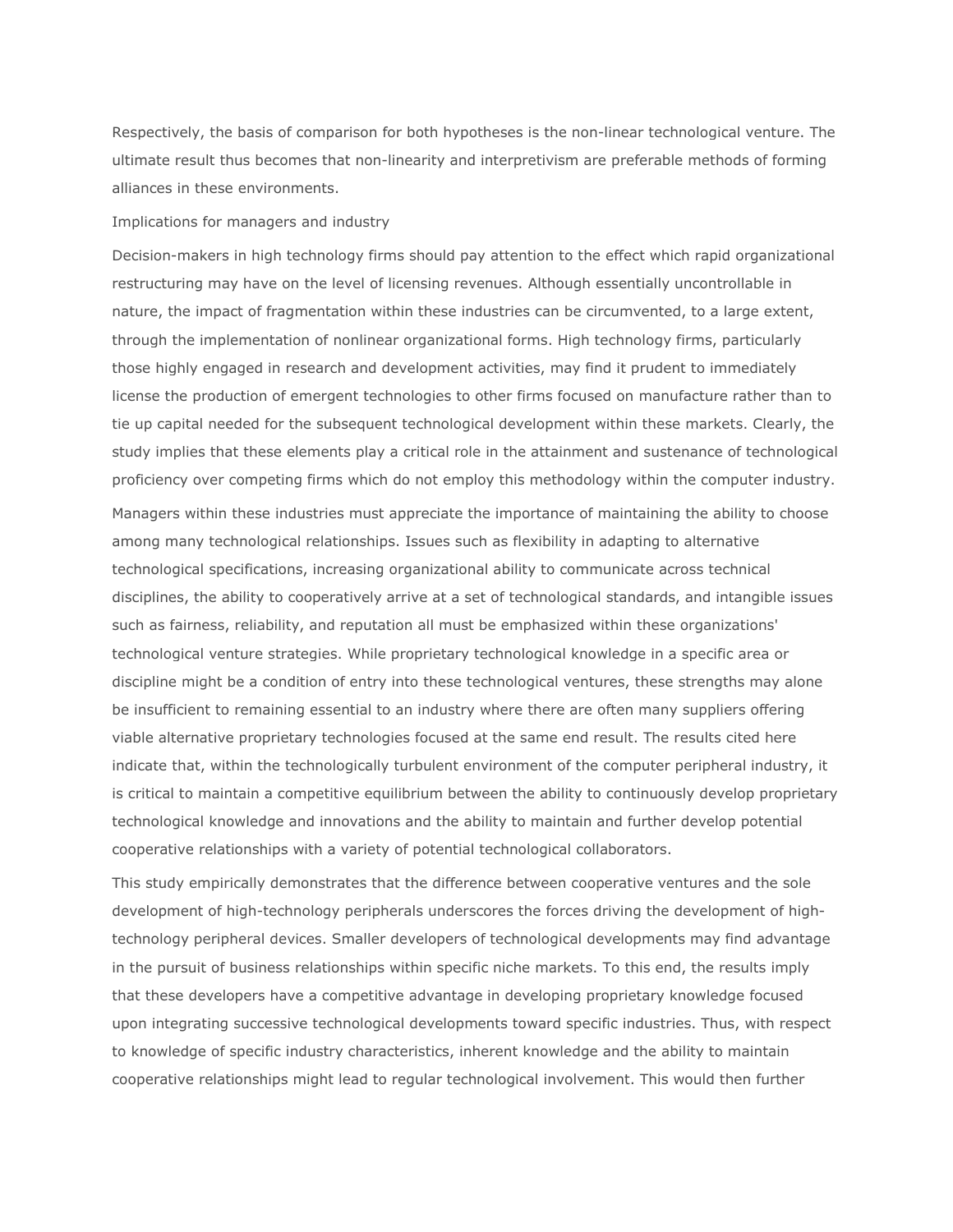positively influence the firm's cooperative venture abilities, hightechnology involvement, and organizational performance.

This study also demonstrates that, within these industries, success is measured by the ability to be perpetually innovative at developing knowledge. Accordingly, developers of proprietary technical knowledge may find advantage in discontinuing remaining policies of attempting to physically manufacture their successive technological innovations. The results of this study imply that to survive in a technologically turbulent environment characterized by perpetual innovation, firms must first generate sufficient capital for continual research and development. In addition, it has been shown that proprietary knowledge alone is insufficient; thus still more capital is necessary to develop many alternative relationships, each with unique technological specifications.

The final implication for decision-makers is that the sole development of proprietary technological innovations has several distinct disadvantages. The first is that shared development of standards and technological incrementalism have limited technological peripheral development to be reversecompatible with existing technologies and thus evolutionary rather than revolutionary in nature. Second, sole development of any product risks the potential for industry indifference without some integrative means of support. Lastly, attempting to form coalitions through purchasing organizations possessing proprietary knowledge requires a certain period of time and then an additional period of time to integrate management and to transfer knowledge. Thus, organizations which employ these tactics lose the first move advantage and are regularly beaten to market by alternative, incremental technologies. The findings of this study suggest that the emphasis be placed on maintaining the ability to continually choose among a variety of relationships for an organization's proprietary technological knowledge. Such tactics could offer benefits to each of the organizational structures studied as well as limiting total capital expenditures on methods which limit future research and development potential while increasing risk.

# Limitations and future research

The evidence reported in this paper should be interpreted with the understanding of certain limitations. First, caution may be exercised in generalizing the present findings too broadly. The study focused upon specific segments of the computer peripheral industry, namely, those segments within the computer industry that are characterized with rapid technological development and product change. The supposition behind this limitation is that it is these segments of the computer industry that are the most profitable and consequently are the most fundamental in shaping the industry as a whole. Testing the external validity of these findings would likely require replication of this study within other industries that are not characterized by the sharing of technology and the shared development of standards. Realistically, however, generalization of our research findings may be applicable to those industries with similar characteristics such as consumer products that demand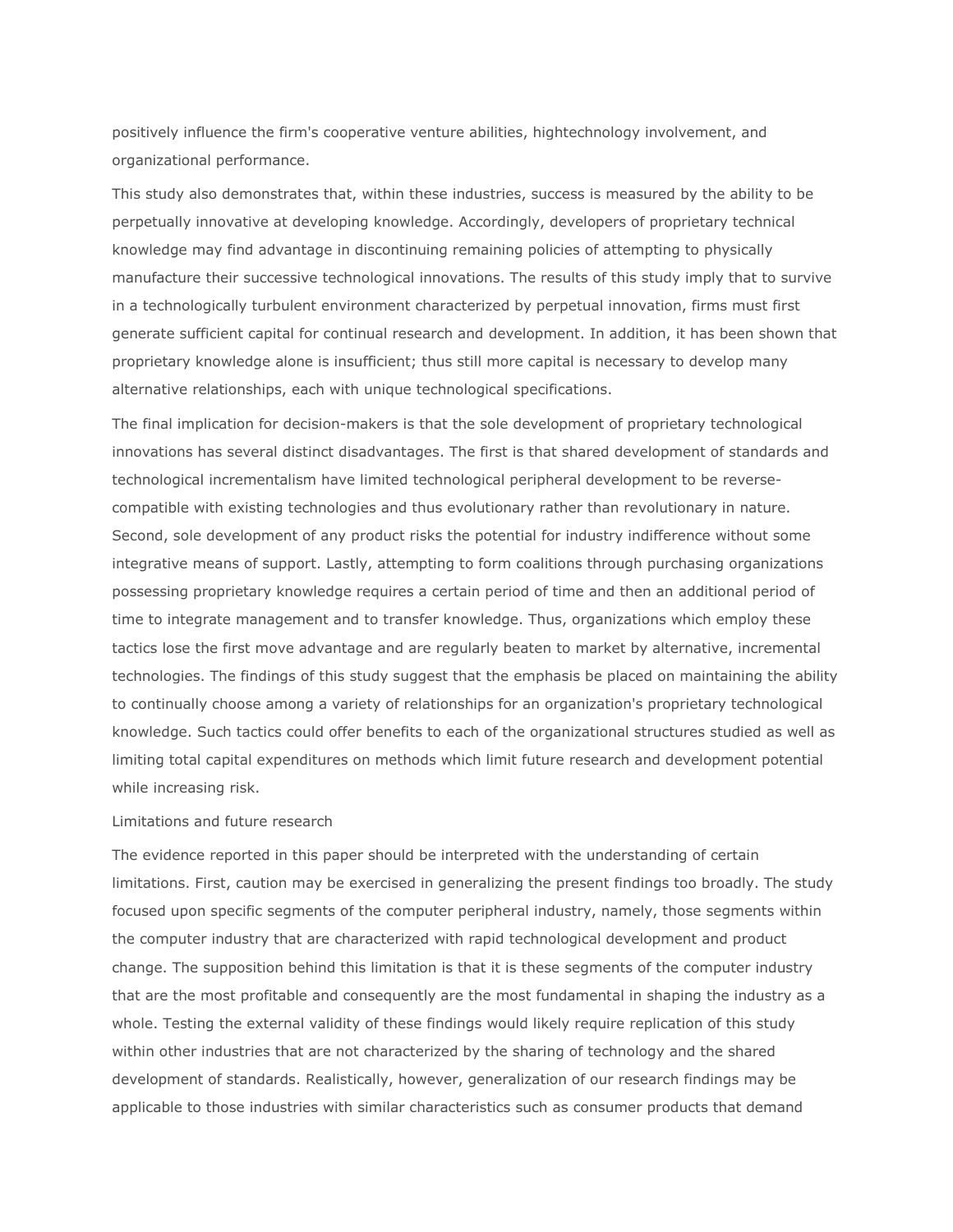annual or sequential improvements and whose technologies are easily reverse engineered. Of these types of products, there are many.

Second, the cross-sectional character of the data allows us to conclude on the basis only of associations between research and development organizations which are limited in establishing industry standards through technological succession and shared technological development. Any further speculation should be made with caution, as it is widely acknowledged that larger organizations have the collusive ability to forestall technological advances by competitors through a variety of means other than through enactment. Undoubtedly, this latter issue is an important and challenging task for future researchers in the field. Regardless, it must be conceded that the collusive ability of larger organizations has the potential for altering the results achieved by this study within the computer industry at this time.

Third, the present study provides only limited insight into the effect of shared sequential technological development within the peripheral spectrum of the personal computer industry. Attributable in part to the focus on this specific area of technological development, the evidence provided here indicates the presence of a significant correlation between the methods with which research and development firms alternatively compete and jointly develop their respective proprietary technologies. The question which might be raised is to what extent has prior competition and consensual agreement within the industry limited technological development to the incremental forms seen within this study?

Fourth, a natural extension of this research would be to include other hightechnology industries into the study of transitory organizational structures. An immediate industry which comes to mind is that of pharmaceuticals. Drawing upon the recent findings that show incremental product development and the full disclosure of proprietary knowledge within industries, future researchers can contribute to existing knowledge by investigating possible differences in high-technology product development. Thus, distinct groups of firms such as: those which develop sequential proprietary knowledge as a byproduct of divergent areas of development; those which develop proprietary knowledge sporadically; and those which regularly produce this knowledge because of a continual, directed focus, can be compared for possible differences in how they form these transitory structures among firms.

Finally, it would be of interest to determine if other variables such as differences in organizational size, and similar firm and managerial characteristics are considered in determining the level and extent of shared technological development through transitory organizational structures. To this end, future research studies may pursue the identification of those factors that discriminate between the groups of regular and sporadic developers of technological innovation as well as those firms which have existing infrastructures for collaborative development of technologies versus those which must develop these abilities. Such an investigation would be insightful for technology management practice and the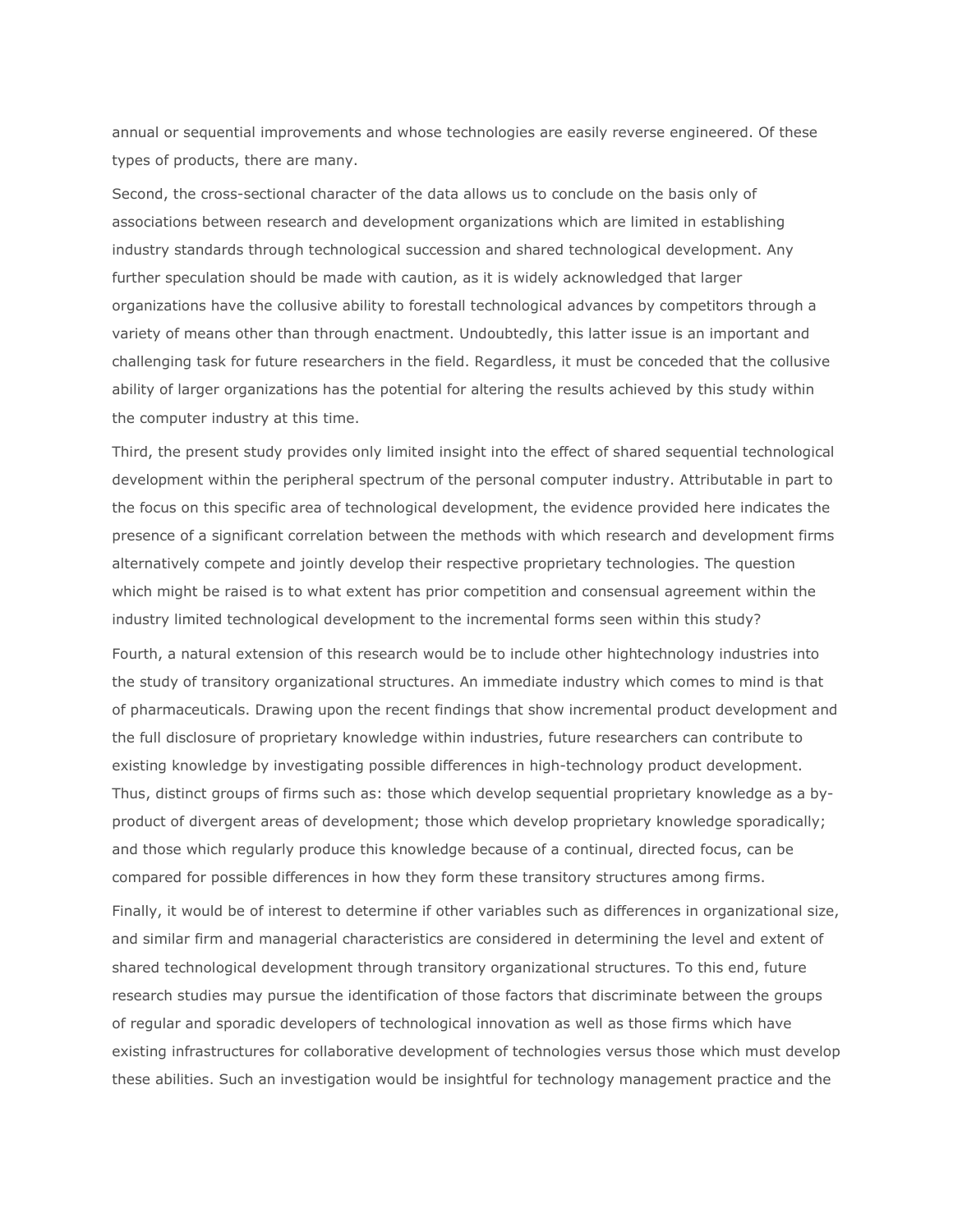sequential development of high-technology products and would positively impact upon the development of managerial practices within these environments.

# Footnote

1 Mergers and Acquisitions, Wall Street Journal, Computer Currents, Computer Life, Computer Retail Week, Computer Shopper, Computer Talk, Computing, Computing Connection, and Configurations.

# References

Chatterjee, S. (1991), "Gains in vertical acquisitions and market power: theory and evidence", Academy of Management Journal, Vol. 34 No. 2, pp. 436-48.

Dess, G.G., Rasheed, A.M.A., McLaughlin, K.J. and Priem, R.L. (1995), "The new corporate architecture", Academy of Management Executive, Vol. 9 No. 3, pp. 7-20.

Dugal, S.S. and Roy, M.H. (1996), "The allocation of R&D funds between product development and process improvements: a follow-up study", Journal of Strategic Marketing, Vol. 4, pp. 117-27.

Gulati, R. (1995), "Social structure and alliance formation patterns: a longitudinal analysis", Administrative Science Quarterly, Vol. 40 No. 4, pp. 619-52.

Lamont, B.T, Williams, R.J. and Hoffman, J.J. (1994), "Performance during 'M-form' reorganization and recovery time: the effects of prior strategy and implementation speed", Academy of Management Journal, Vol. 37

No. 1, pp. 153-6.

Leavitt, H.J. and Lipman-Blumen, J. (1995), "Hot groups", Harvard Business Review, Vol. 73 No. 4, pp. 109-16.

Maital, S. (1994), Executive Economics: Ten Essential Tools for Managers, Free Press, New York, NY. Meznar, M.B. and Nigh, D. (1994), "Buffer or bridge? Environmental and organizational determinants of public affairs activities in American firms", Academy of Management Journal, Vol. 38 No. 4, pp. 975-96.

Pablo, A.L. (1994), "Determinants of acquisition integration level: a decision-making perspective", Academy of Management Journal,

Vol. 37 No. 4, pp. 803-36.

Porter, M.E. (1985), Competitive Advantage: Creating and Sustaining Superior Performance, Free Press, New York, NY.

Usher, J.M. and Evans, M.G. (1996), "Life and death along gasoline alley: Darwinian and Lamarckian processes in a differentiating population", Academy of Management Journal, Vol. 24 No. 5, pp. 1428- 67.